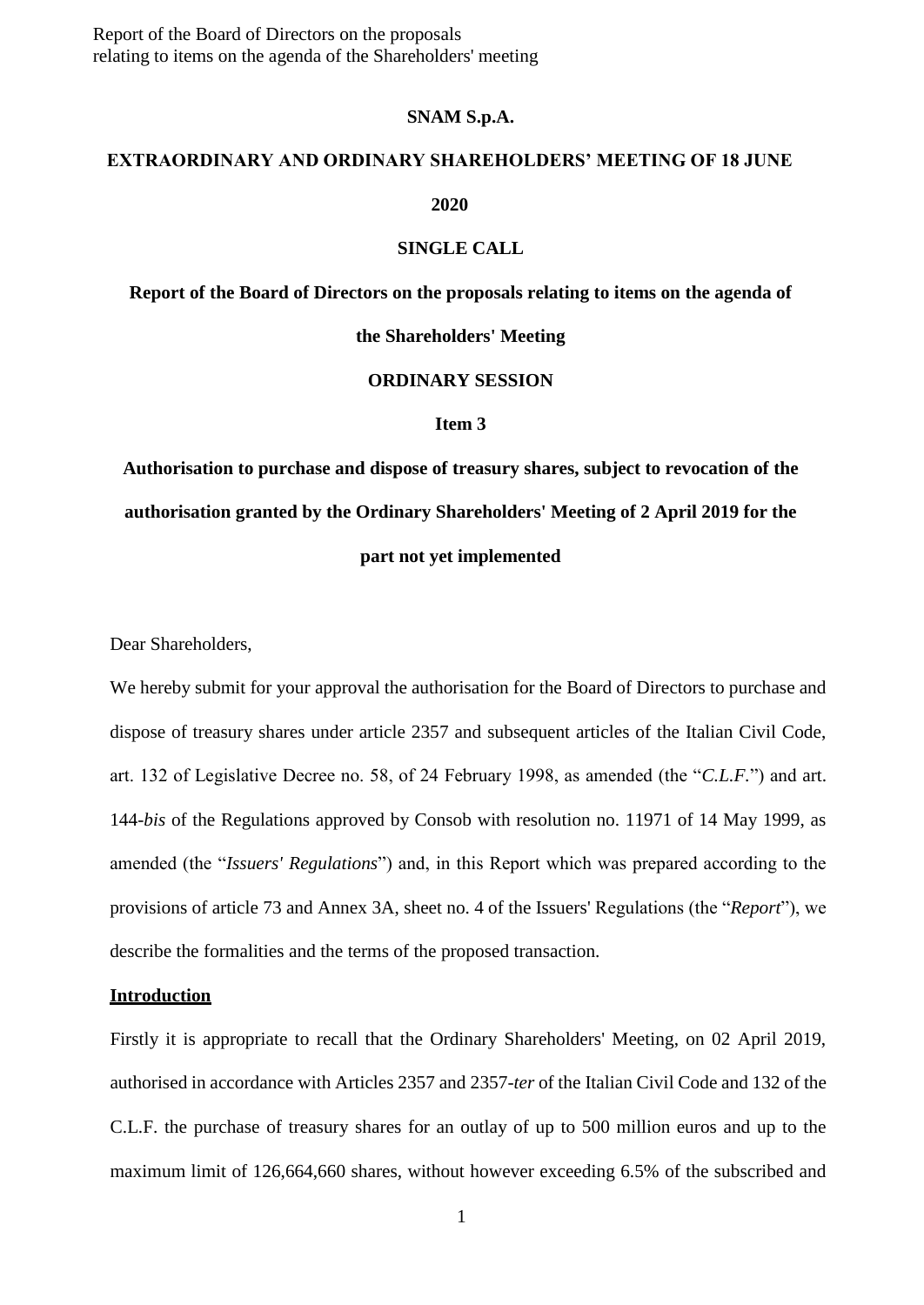freed up share capital, taking into consideration the treasury shares already held by the Company, to be carried out in one or more tranches, within 18 months of the date of approval by the Shareholders' Meeting itself, as well as the disposal of treasury shares (hereafter, the "*2019 Authorisation*").

The purpose of the 2019 Authorisation was to ensure that the Company had an instrument available to it granting strategic and financial flexibility aimed at increasing the value for the Shareholder, also by improving the Company's financial structure and through any subsequent cancellation of treasury shares without reducing the capital, to be resolved on at the first useful shareholders' meeting, in compliance with the necessary corporate obligations.

On the basis of the 2019 Authorisation the Company has purchased *(i)* up until the date of approval of this Report by the Board of Directors (18 March 2020) 31,483,107 treasury shares, amounting to 0.93% of the share capital, for a total countervalue of 149,999,997.15 euros; *(ii)* increased by the amount of treasury shares to be bought back until the date of the Shareholders' Meeting, up to a maximum of 95,181,553; in total, following the purchases made, considering the shares already in the portfolio, as at 18 March 2020, Snam holds 125,483,107 treasury shares, amounting to 3.70% of the share capital and in accordance with the Shareholders' Meeting resolution of 2 April 2019, by the date of the Shareholders' Meeting the Company may continue to make purchases up to the maximum number of treasury shares in portfolio of 220,664,660, corresponding to 6.50% of the share capital.

## **1. Reasons for which the authorisation for the purchase and disposal of treasury shares is requested**

The Board of Directors still maintains its view regarding the reasons which led it to request the 2019 Authorisation by the Shareholders' Meeting, and namely:

*(i)* to promote liquid funds and actively manage volatility of the stock market performance of the Company's shares, and, in particular, intervene on the performance of the securities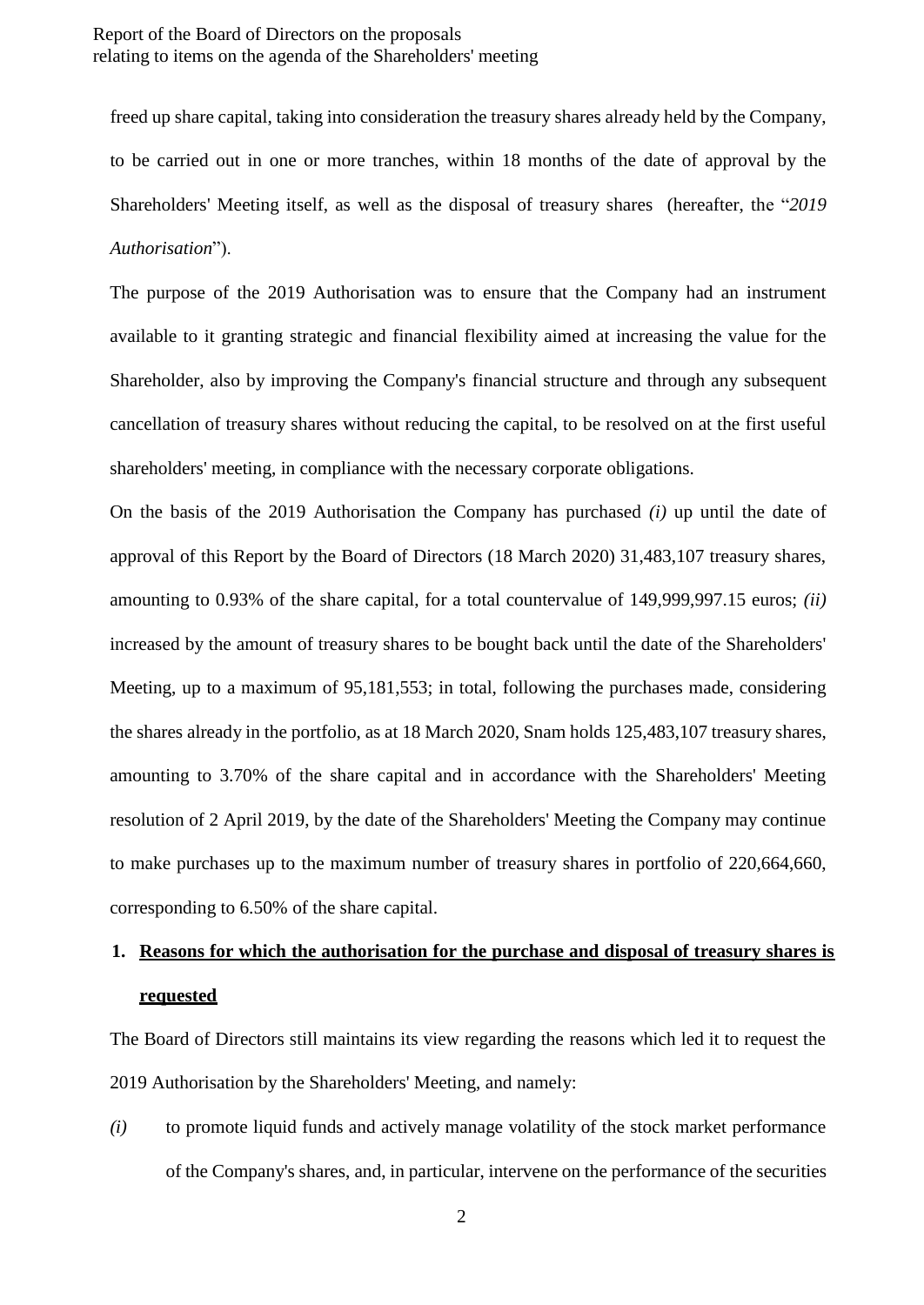in connection with contingent market situations, facilitating trades on the security at times of little market liquidity and facilitating the regular performance of contracts and, in any case, within the limits envisaged by current legislative and regulatory provisions as well as, where applicable, in compliance with market practice permitted in accordance with Art. 180, paragraph 1, letter c) of the CLF in connection with the activities implemented to support market liquidity;

- *(ii)* under the scope of actions connected with future industrial and financial projects in line with the strategic guidelines the Company intends to pursue, including by means of the exchange, loan, conferral, sale or other disposal of treasury shares for the acquisition of equity investments or share packages, for industrial projects or other operations of extraordinary finance that involve the assignment or arrangement of treasury shares (such as, merely by way of example, mergers, demergers, emissions of convertible bonds to shares);
- *(iii)* and for the purpose of implementing any stock option plans of the Company and any future share incentive plans.

With regard to the procedure for disposing of the purchased shares, as for the 2019 Authorisation, the Board of Directors proposes that the Shareholders' Meeting does not set a time limit, leaving to the Board of Directors and for it to the Chief Executive Officer, the power to establish which is the most appropriate time to dispose of them and also the power to use the treasury shares also for other purposes allowed by the applicable legislation which are different from the purposes listed above.

In consideration of the above purposes (which led the Company to implement a share buyback plan that can be developed over the long term), as well as *(i)* in light of the need for a given number of treasury shares to be employed for the 2017-2019 Long Term Share Incentive Plan (in connection with which, the period of effective assignment of shares to beneficiaries is between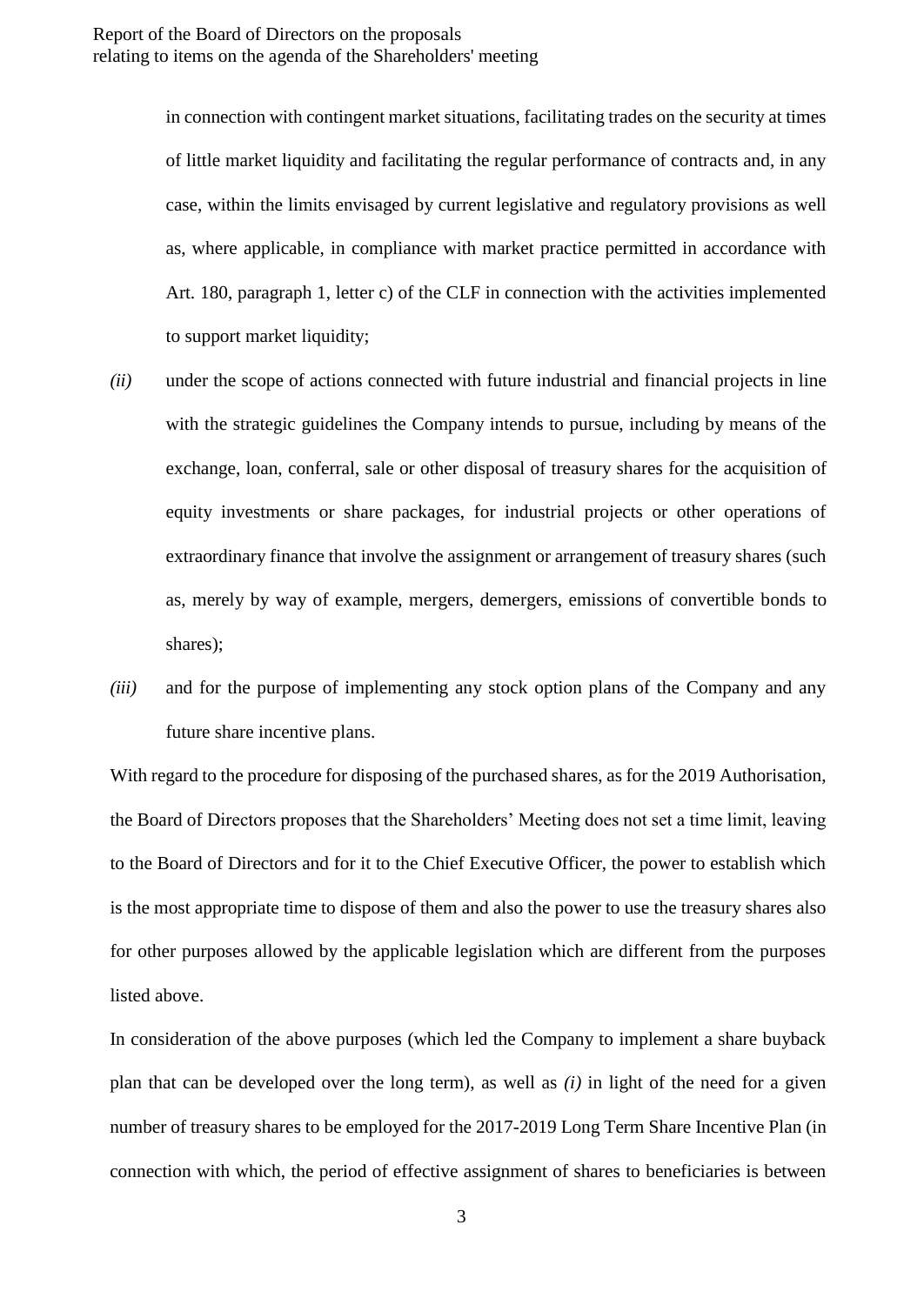2020 and 2022) and *(ii)* the possible cancellation of treasury shares, notwithstanding the necessary corporate obligations, it is appropriate, in order to give the governing body, represented by the Chief Executive Officer, greater flexibility, to propose to the Ordinary Shareholders' Meeting, subject to revocation of the part not yet implemented of the 2019 Authorisation, that a new authorisation be granted.

The core content of the requested new authorisation remains basically unchanged, as regards the purchase and the authorisation to dispose of both the treasury shares already in the portfolio and those which may be bought back under the buyback authorisation subject to the approval of the Shareholders' Meeting, with respect to those already covered by the 2019 Authorisation.

The Board of Directors noted that it would be appropriate for the Ordinary Shareholders' Meeting to firstly revoke the resolution of 2 April 2019, for the part not yet implemented, before approving a new authorisation for a period of 18 months starting from the date of the relative shareholders' meeting resolution.

### **2. Maximum number, category and par value of the shares concerned by the authorisation**

It is specified that on the date this Report was approved by the Board of Directors (18 March 2020) the Company's share capital amounted to 2,735,670,475.56 euros and was made up of 3,394,840,916 ordinary shares without an indication of the nominal value, registered and fully paid-up, and that the treasury shares held in the portfolio number 125,483,107, equating to 3.70% of the share capital. Pursuant to the resolution of the shareholders' meeting of 2 April 2019, at the date of the Shareholders' Meeting the Company may hold a maximum number of 220,664,660 treasury shares in its portfolio, corresponding to 6.50% of the share capital.

Should the proposal to pass a resolution to cancel a number of treasury shares between a minimum of 33,983,107 and a maximum of 129,164,660 be approved, including the portion of shares potentially purchased between the date of this Report and the date of the Shareholders' Meeting convened for 18 June 2020, as per item 1 on the agenda of the extraordinary session of the same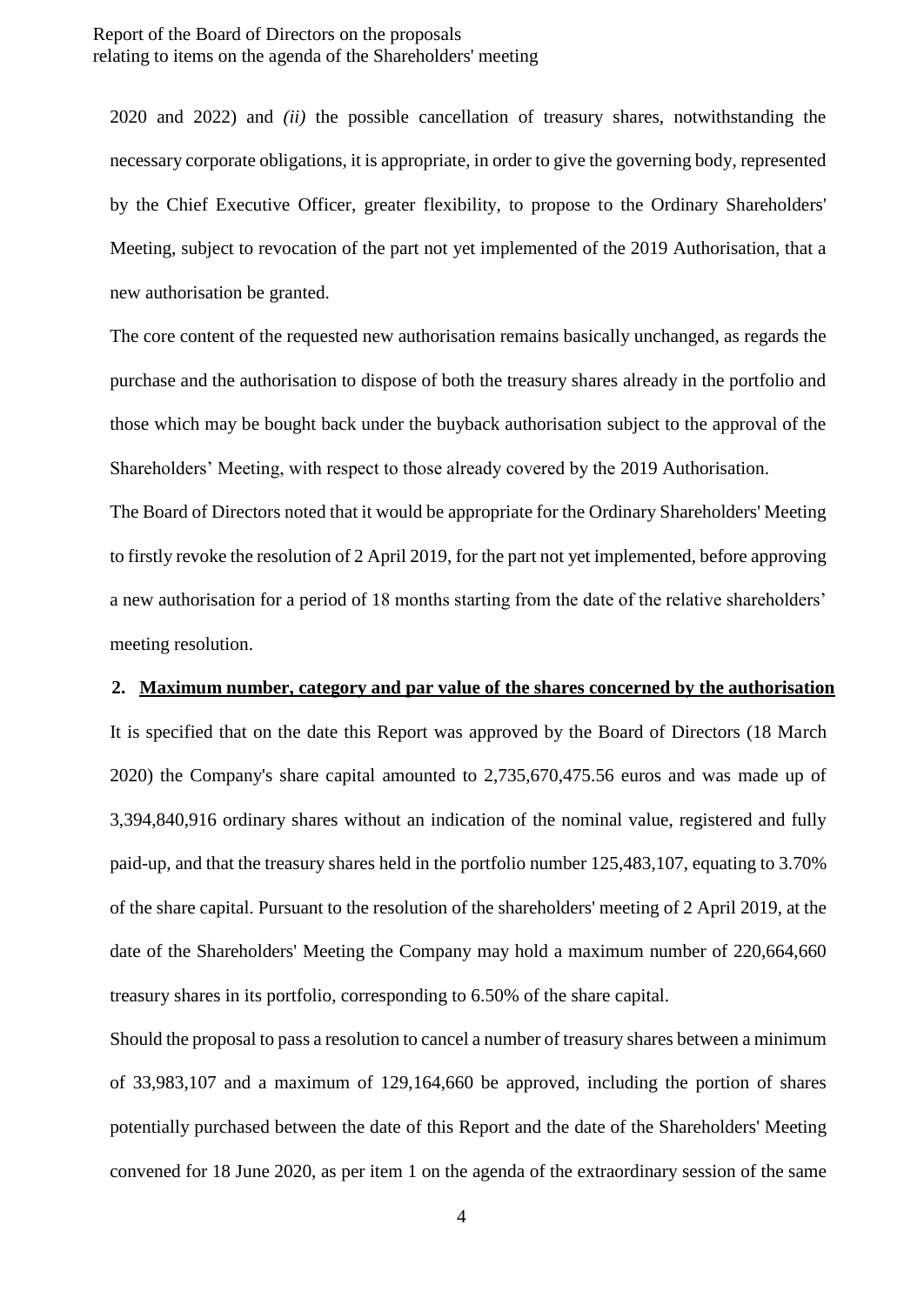Shareholders' Meeting, the Company's share capital will still amount to 2,735,670,475.56 euros, made up of a total number of ordinary shares without nominal value of between 3,360,857,809 and 3,265,676,256 and the remaining treasury shares will correspond to a share capital percentage of between 2.72% and 2.80%.

In this regard, it is proposed to the Shareholders' Meeting to authorise the purchase of treasury shares, in one or more tranches, for a maximum outlay of 500 million euros, in any case up to a maximum limit of shares in the portfolio of 6.5% of the Company's share capital, taking into consideration the treasury shares already held by the Company, also in the event that the proposed cancellation as per the item of the agenda of the extraordinary session of the same Shareholders' Meeting of 18 June 2020 is not approved.

# **3. Useful information for the assessment of the compliance with art. 2357, paragraph 3, Italian Civil Code**

The purchase covered by your authorisation complies with the limit established by art. 2357, third paragraph, Italian Civil Code (as amended by article 7 paragraph 3-*sexies*, lett. a) of Legislative Decree. no. 5/2009, converted into Law no. 33/2009), in consideration of the fact that it concerns a number of shares which, added to the shares already held by the Company, does not exceed one fifth of the share capital.

Please note, to this regard, that the subsidiaries do not hold any share of the Company. It is hereby acknowledged that the Board of Directors is obliged to assess that the requirements established under art 2357, paragraphs 1 and 3 Italian Civil Code or the purchase of treasury shares is required upon each single authorised purchase.

### **4. Term of the authorisation**

The Board of Directors proposes that the authorisation to purchase treasury shares, which may be carried out also in multiple times and transactions is granted for the maximum term allowed by art. 2357, paragraph 2 Italian Civil Code and thus for 18 months from the date on which the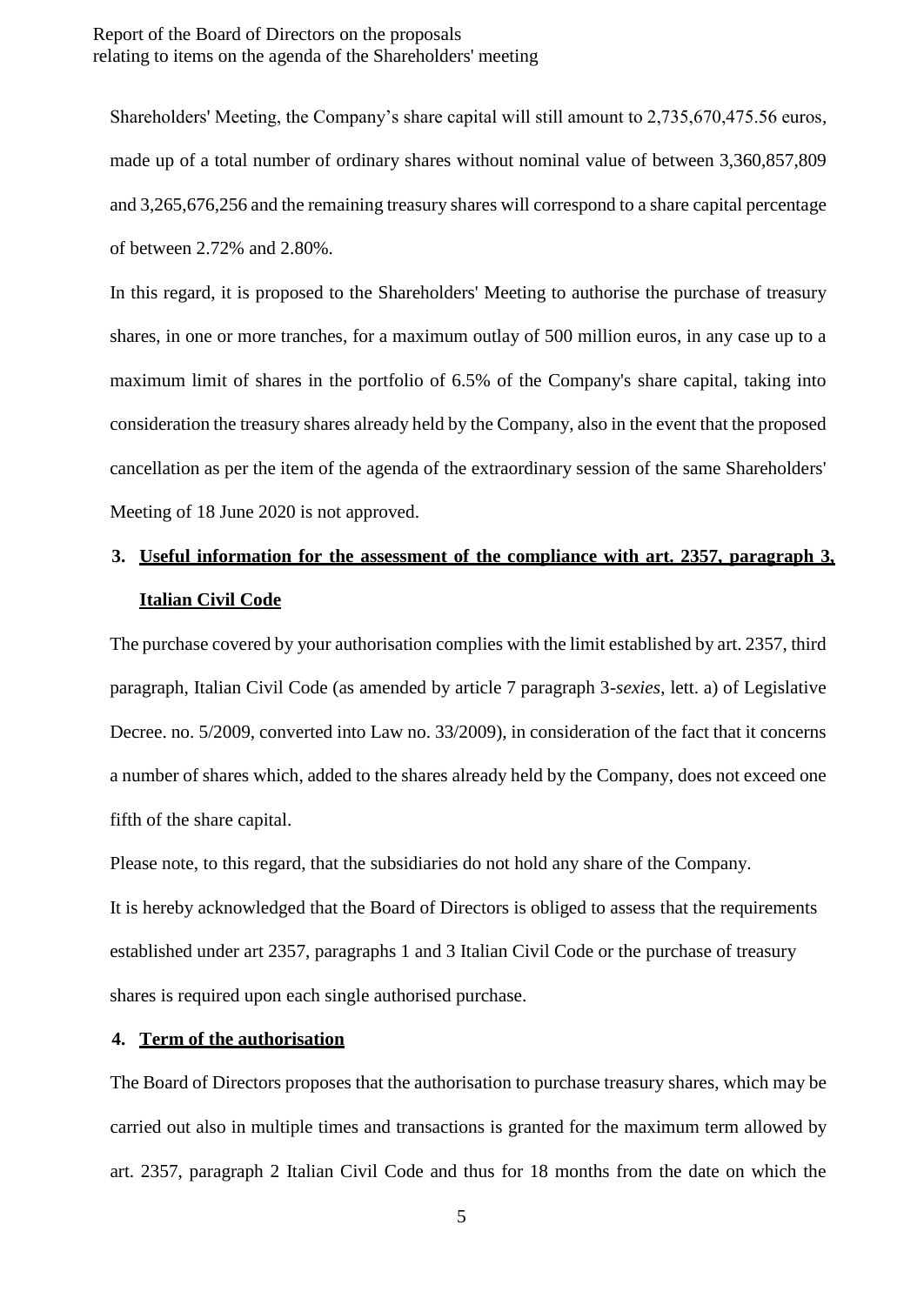Ordinary Shareholders' Meeting will adopt the relevant resolution.

The aforementioned time limit of 18 months shall not apply to any transactions to disposal of and/or use the treasury shares already included in the Company's portfolio and those that may be bought back under the buyback authorisation submitted to the Shareholders' Meeting for approval.

### **5. Minimum and maximum price**

The purchase price for the shares concerned by this report will be established from time to time in consideration of the procedure selected for carrying out the transaction and complying with any regulation or admitted market practices, but, in any case it shall not exceed 5% and be lower than 5% of the reference price measured on the Electronic Share Market organised and managed by Borsa Italiana S.p.A. ("MTA" - Electronic Share Market) during the session held before each single transaction.

In the case where the Company intends to support the liquidity of its shares according to the criteria established by the market practice under art. 180, subsection 1, letter c), of the C.L.F., concerning the activity supporting the market liquidity, accepted by Consob by means of resolution no 16839 dated 19 March 2009 and subsequent amendments, the purchase price will be established according to said admitted marked practice, as amended or replaced over the duration of the proposed authorisation. To date, said admitted market practice provides that the purchase price shall not exceed the highest between the price of the last independent transaction and the current price of the highest negotiation proposal for the independent purchase in the ESM. Said parameters are deemed appropriate for establishing the range of values within which the purchase of treasury shares meets the interests of the Company, provided that the limits established by the legislation in force for value and volumes shall not be exceeded.

As regards the sale, disposal and/or use of the treasury shares, they shall be carried out at the price or, in any case, according to the criteria and conditions established by the Board of Directors,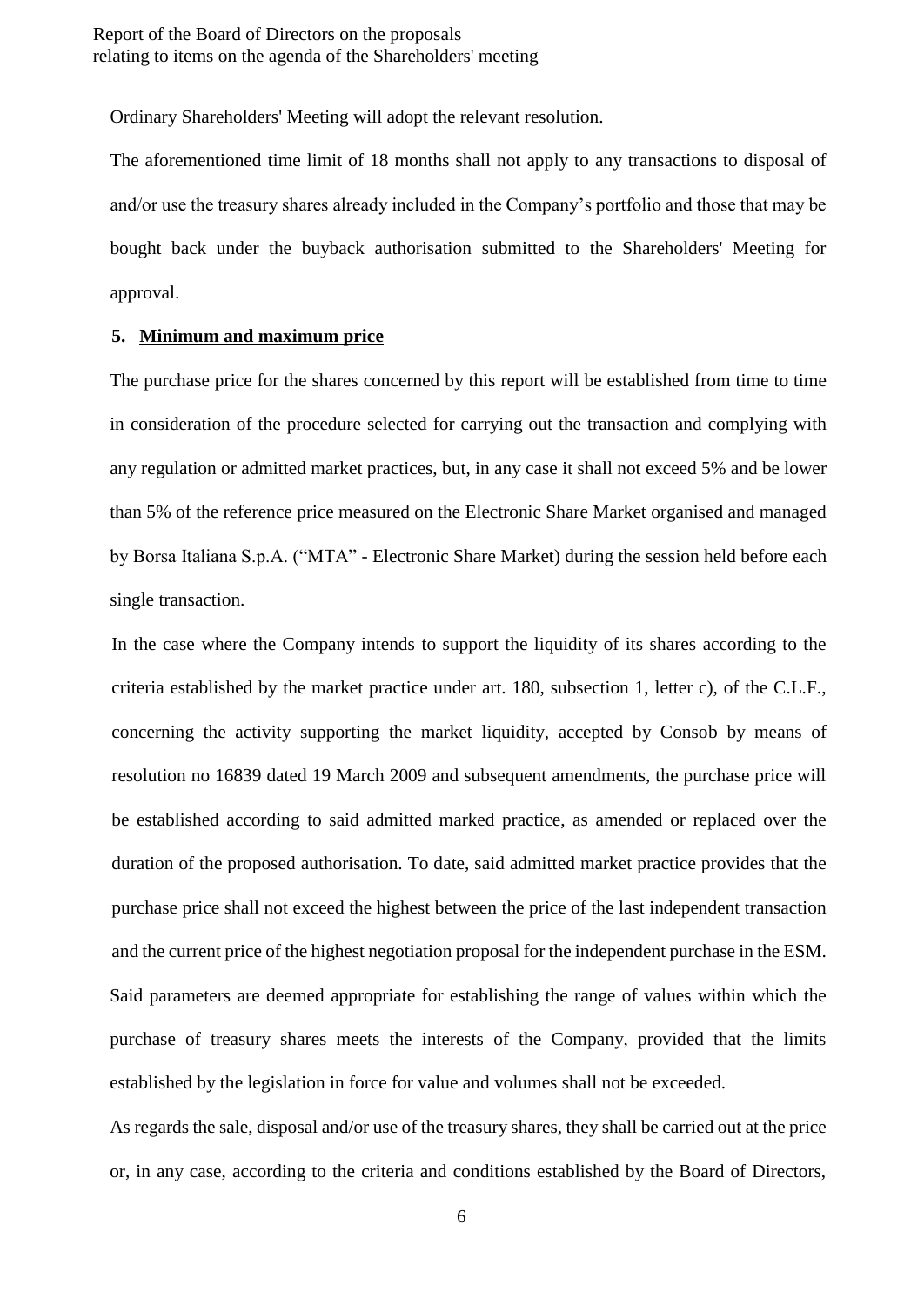having considered the actual procedure for performing them, the evolution of the shared prices during the period preceding the transaction and according to the best interest of the Company.

#### **6. Procedure through which the purchases and the disposals will be carried out**

The purchase transactions of treasury shares will be carried out according to the provisions of article 132 C.L.F., article 144-bis of the Issuers' Regulations and any other applicable provision, through one or more intermediaries of primary standing appointed by the Company. Pursuant to article 132 C.L.F. and article 144-*bis*, subsection 2, of the Issuers' Regulations, the purchase transactions concerning your authorisation will be in any case carried out (even in multiple instalments) on the ESM under the operating procedures established in the regulations for the organization and management of the markets managed by Borsa Italiana S.p.A. (and in the relevant instructions) which do not allow for the direct matching of purchase orders with predetermined sell orders, under article 144-*bis*, subsection 1, letter b) of the Issuers' Regulations or with the procedures established by art. 5 of EU Regulation 596/2014 or with the procedures established by market practice admitted by Consob pursuant to art. 13 of EU Regulation 596/2014, pursuant to art. 144-*bis*, subsection 1, letter d)-*ter* of the Issuers' Regulations. The purchases may be performed with different procedures than those listed above if allowed by article 132 C.L.F. and in compliance with the additional legal and regulatory provisions which are from time to time in force at the time of the transaction. The use of options and/or derivatives is not envisaged for the purchase of treasury shares.

As regards the sale, disposal and/or use of the treasury shares, the Board of Directors, and for it the Chief Executive Officer, proposes that the authorisation allows the adoption of any procedure which appears to be appropriate for meeting the intended purposes - including the use of treasury shares to support share incentive plans - to be carried out both directly and through brokers, according to the relevant domestic and EU laws and regulations.

7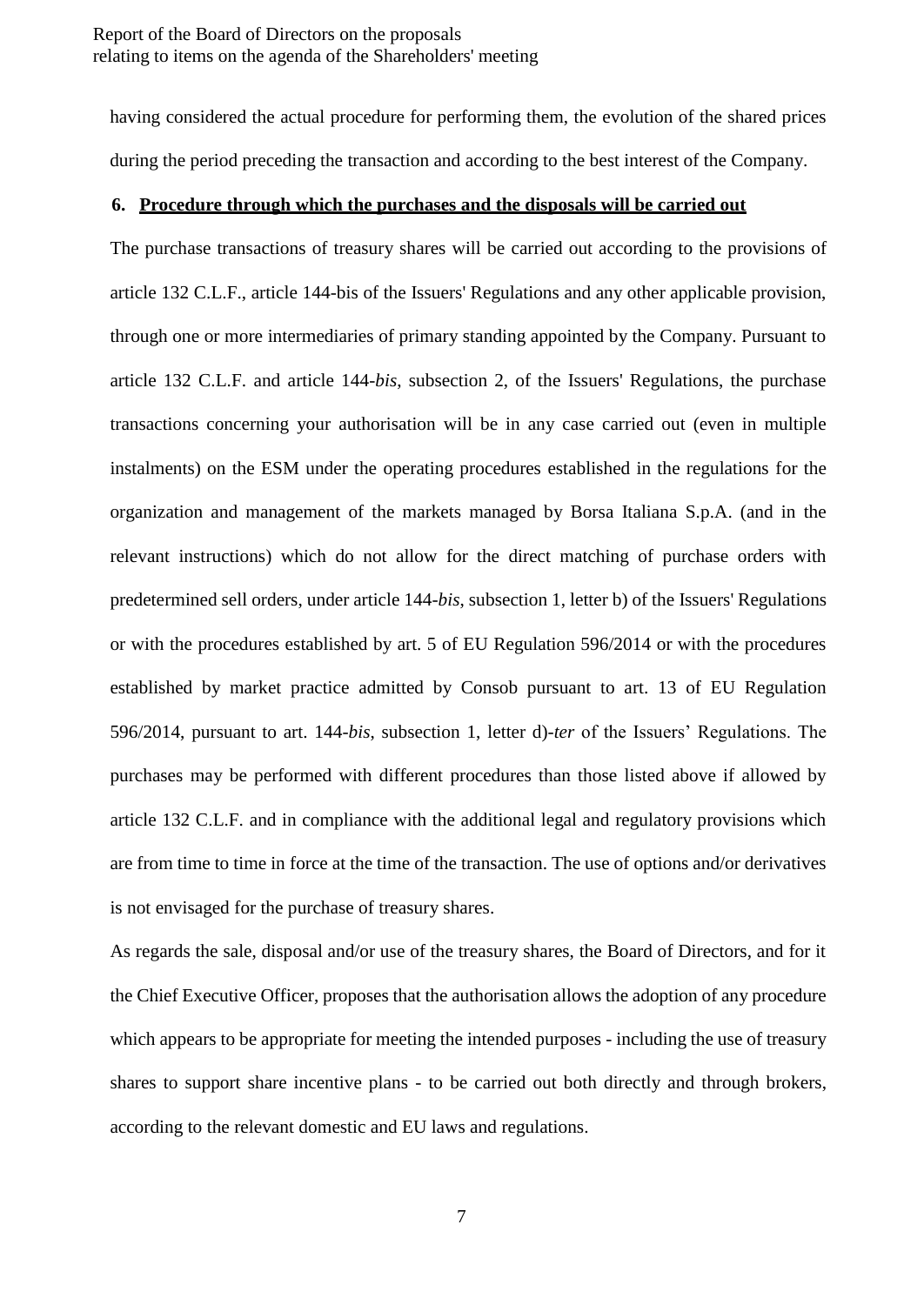# **7. Information on the instrumental nature of the purchase in terms of reducing the share capital**

The purchase of treasury shares as per this request for authorisation is not instrumental to reducing the share capital. The treasury shares purchased may, however, be entirely or partially cancelled, by resolution passed by the Extraordinary Shareholders' Meeting, without in any way reducing the share capital, as the ordinary shares of the Company have no nominal value.

\*\*\*

Dear Shareholders, we therefore propose to approve the following resolution:

- 1. "*to revoke the previous authorisation resolution to purchase of treasury shares passed by the Shareholders' Meeting on 2 April 2019, for the part not yet implemented;*
- 2. *to authorise the Board of Directors, and on its behalf the Chief Executive Officer, with the right to delegate said powers, to purchase treasury shares, through one or more intermediaries of primary standing appointed by the Company, in one or more tranches, for the maximum duration of 18 months from today's date, for a maximum outlay of 500 million euros and up to a maximum limit of shares in the portfolio of* 6.5*% of the share capital subscribed and freed up, taking into consideration the treasury shares already held by the Company and using the procedures laid down in art. 144-bis, subsection 1, letter b) of the Issuers' Regulations or the procedures established by art. 5 of EU Regulation 596/2014 or the procedures established by market practices admitted by Consob pursuant to art. 13 of EU Regulation 596/2014, pursuant to art. 144-bis, subsection 1, letter d)-ter of the Issuers' Regulations, or different procedures than those listed above if allowed by article 132 C.L.F. and, in any case, in compliance with the additional legal and regulatory provisions which are from time to time in force at the time of the transaction. The price for the transactions to purchase treasury shares, without prejudice to the requirements of buy-back programmes governed by art. 5 of EU Regulation 596/2014, should not exceed 5% or be below 5% of the*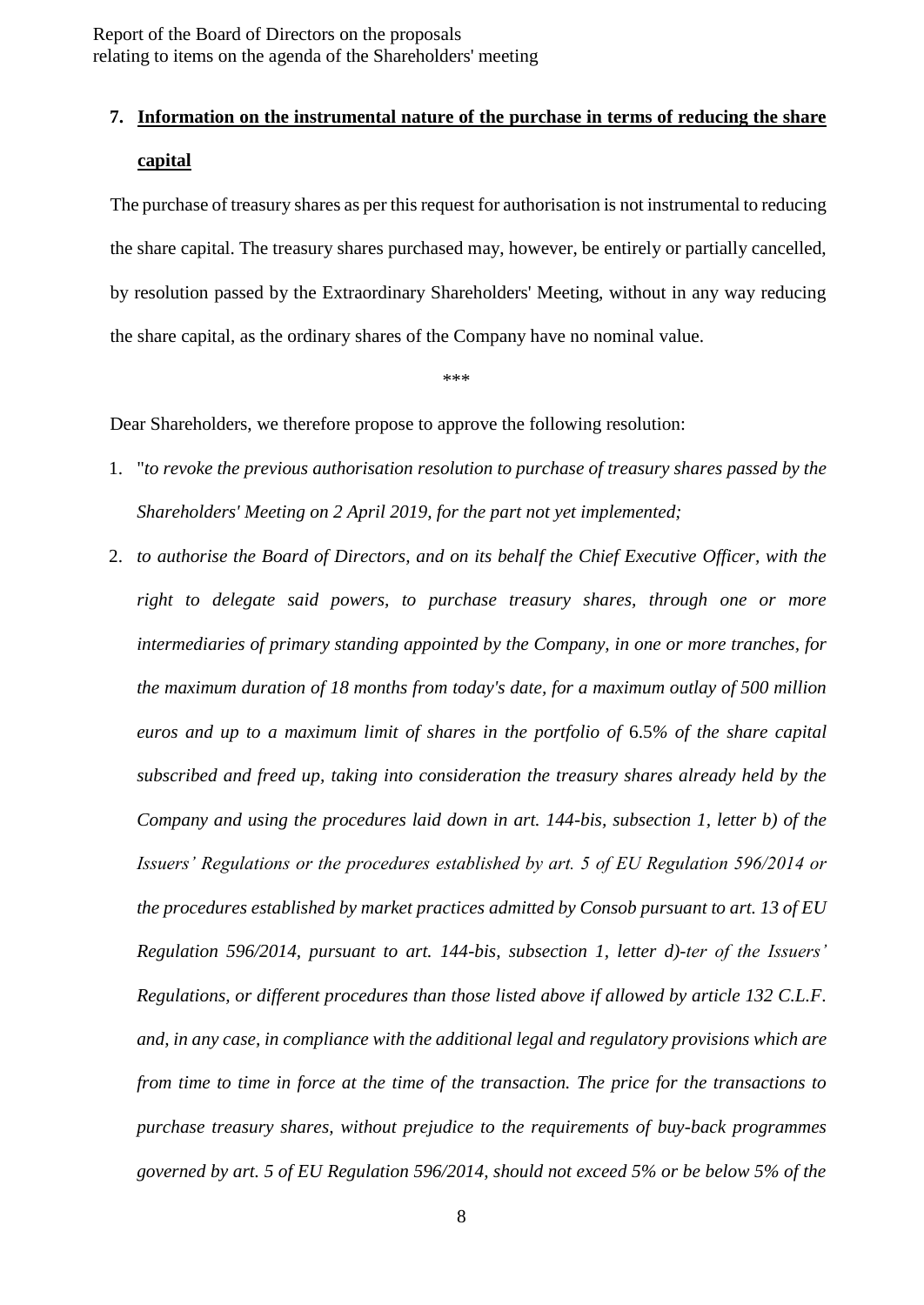*reference price measured on the Electronic Share Market organised and managed by Borsa Italiana S.p.A. ("MTA" - Electronic Share Market) during the session held before each single transaction. In cases where the Company intends to support the liquidity of its shares according to the criteria established by the market practice under art. 180, subsection 1, letter c), of the CLF, concerning the activity supporting the market liquidity, accepted by Consob by means of resolution no. 16839 dated 19 March 2009, as amended or substituted over the duration of the authorisation, the purchase price will be established according to said admitted marked practice. All the above must be carried out according to the report annexed to this resolution and for the purposes described therein;*

3. *to authorise the Board of Directors and for it the Chief Executive Officer, with the right to delegate said powers, to carry out (in one or more tranches, without any time limit and even before having completed the purchases) any transfer of all or part of the treasury shares of the Company purchased under this resolution and also of the treasury shares already held by the Company. As regards the sale, disposal and/or use of the treasury shares, the Board of Directors and for it the Chief Executive Officer is hereby appointed with the mandate, with right to delegate any third party, to decide from time to time the criteria for establishing the relevant consideration and/or procedure, terms and conditions for the use of the treasury shares held in the portfolio, having considered the actual procedure for performing them, the evolution of the shared prices during the period preceding the transaction and according to the best interest of the Company, and said transactions shall be carried out both directly and through brokers, according to the domestic and EU laws and regulation.* All the above must be carried out according to the report annexed to this resolution and for the purposes described therein".

The Chairman of the Board of Directors